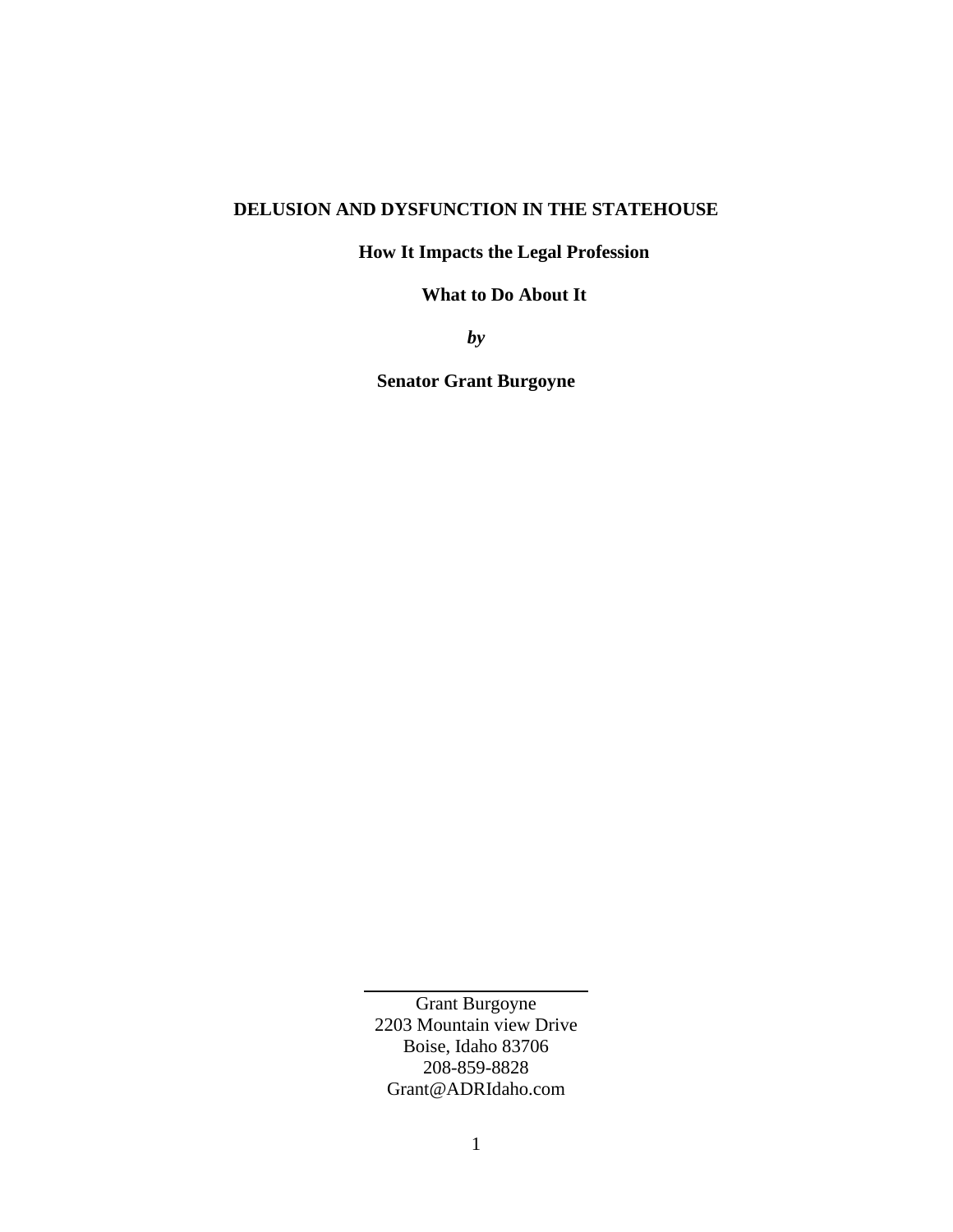- 1. Delusions Are Widespread in the Legislature
	- The voices in my head are real
	- The news is fake and social media is real
	- Things that haven't happened and are unlikely to happen must be fought with the greatest vigor
	- Anger is a loyalty test
	- Anarchy is an organizing principle
	- Because we are legislators, we know how to be legislators
	- The purpose of being a legislator is to be a legislator and to be reelected
	- Those competent to govern endanger freedom
	- Delusion is just another point of view
	- Delusional people are entitled to delusional representation
	- Rationality can compromise with delusion
	- Delusion can be controlled, appeased, compromised with
	- The left-right political spectrum matters
	- Democratic republicanism is how the state and federal governments function
	- Character doesn't matter, or bad character is the hallmark of a freedom fighter
	- Ideology is a more sound basis for governing than interests
- 2. The Legal Profession Is Central to Liberty and Government
	- Judges and lawyers protect the legal and constitutional rights of the people from transgressions by the government and others
	- Lawmaking is a shared legislative and judicial function
	- Law and government are being delegitimized
- 3. Lawyers should
	- Recognize their obligations to their communities, state and nation
	- Recognize their outsized ability to positively influence society, politics and government
	- Be educated about politics and government
	- Approach politics and government in both a personal and professional manner
- 4. The Law's Foundation Is Power
- 5. The Nature of Power
	- It's both the pen and the sword
	- It coerces compliance and allocates resources amongst the governed
	- To use it justly and effectively requires competence and a strong moral compass
	- A democratic republic that does not justly and effectively use power will succumb to authoritarianism or worse
	- It's effective use requires strong leadership
- 6. Leadership Requires
	- Strong character, internal fortitude, training and experience
	- The rejection of appeasement